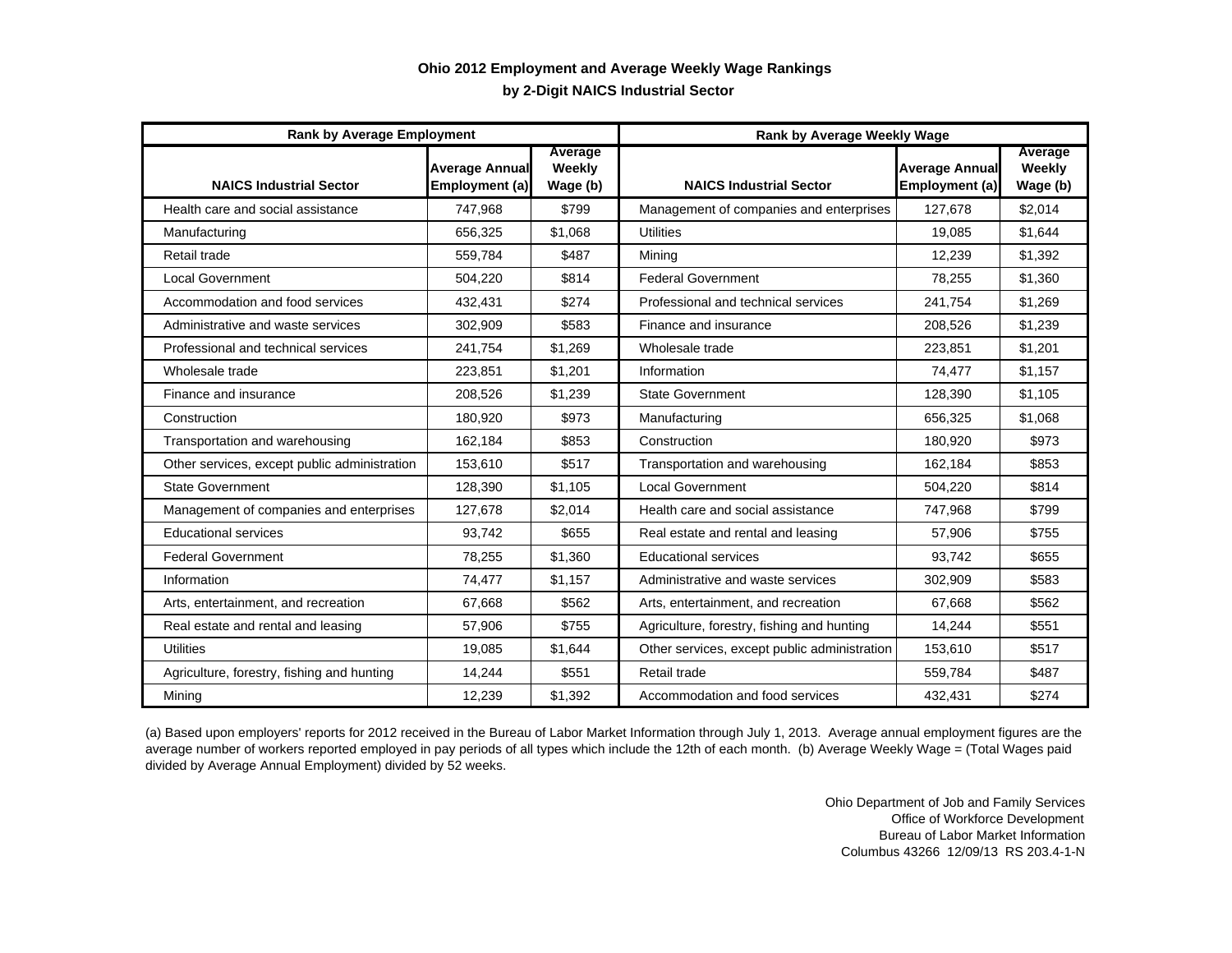## **Ohio's High Employment Industries: Top 45 Industries Ranked by Employment (3-Digit NAICS Codes)**

| <b>NAICS</b>     |                                              | <b>Average Annual</b> | <b>Average Weekly</b> |
|------------------|----------------------------------------------|-----------------------|-----------------------|
| Code             | <b>Industry Title</b>                        | Employment (a)        | Wage (b)              |
| 722              | Food services and drinking places            | 398,965               | \$267                 |
| 561              | Administrative and support services          | 289,030               | \$567                 |
| 621              | Ambulatory health care services              | 249,646               | \$1,000               |
| 541              | Professional and technical services          | 241,754               | \$1,269               |
| 622              | Hospitals                                    | 239,776               | \$961                 |
| 623              | Nursing and residential care facilities      | 168,078               | \$476                 |
| 551              | Management of companies and enterprises      | 127,678               | \$2,014               |
| 423              | Merchant wholesalers, durable goods          | 122,827               | \$1,151               |
| 452              | General merchandise stores                   | 119,235               | \$373                 |
| 238              | Specialty trade contractors                  | 118,626               | \$923                 |
| 336              | Transportation equipment manufacturing       | 105,818               | \$1,239               |
| 445              | Food and beverage stores                     | 105,744               | \$394                 |
| 332              | Fabricated metal product manufacturing       | 103,443               | \$1,015               |
| 524              | Insurance carriers and related activities    | 95,481                | \$1,253               |
| 522              | Credit intermediation and related activities | 94,556                | \$1,007               |
| 611              | <b>Educational services</b>                  | 93,742                | \$655                 |
| 624              | Social assistance                            | 90,468                | \$417                 |
| 333              | Machinery manufacturing                      | 73,991                | \$1.129               |
| 441              | Motor vehicle and parts dealers              | 70.872                | \$761                 |
| 424              | Merchant wholesalers, nondurable goods       | 67,995                | \$1,114               |
| 484              | <b>Truck transportation</b>                  | 65,789                | \$852                 |
| 311              | Food manufacturing                           | 56,233                | \$912                 |
| 812              | Personal and laundry services                | 54,306                | \$416                 |
| 326              | Plastics and rubber products manufacturing   | 52,972                | \$880                 |
| 813              | Membership associations and organizations    | 48,638                | \$483                 |
| 713              | Amusements, gambling, and recreation         | 48,572                | \$326                 |
| 444              | Building material and garden supply stores   | 46.864                | \$555                 |
| 325              | Chemical manufacturing                       | 44,081                | \$1,422               |
| 811              | Repair and maintenance                       | 42,939                | \$695                 |
| 448              | Clothing and clothing accessories stores     | 42,517                | \$400                 |
| 236              | Construction of buildings                    | 40,570                | \$983                 |
| 531              | Real estate                                  | 40,195                | \$757                 |
| 331              | Primary metal manufacturing                  | 39,739                | \$1,135               |
| 493              | Warehousing and storage                      | 36,979                | \$806                 |
| 446              | Health and personal care stores              | 35,989                | \$620                 |
| 447              | Gasoline stations                            | 33,673                | \$346                 |
| 721              | Accommodation                                | 33,466                | \$364                 |
| 425              | Electronic markets and agents and brokers    | 33,029                | \$1,566               |
| 453              | Miscellaneous store retailers                | 30,118                | \$401                 |
| 335              | Electrical equipment and appliance mfg.      | 27,634                | \$1,096               |
| 517              | Telecommunications                           | 26,465                | \$1,258               |
| $\overline{511}$ | Publishing industries (except internet)      | 26,079                | \$1,175               |
| 327              | Nonmetallic mineral product manufacturing    | 25,362                | \$1,035               |
| 454              | Nonstore retailers                           | 23,865                | \$737                 |
| 339              | Miscellaneous manufacturing                  | 22,318                | \$855                 |
|                  |                                              |                       |                       |

(a) Based upon employers' reports for 2012 received in the Bureau of Labor Market Information through July 1, 2013. Average annual employment figures are the average number of workers reported employed in pay periods of all types which include the 12th of each month. (b) Average Weekly Wage = (Total Wages paid divided by Average Annual Employment) divided by 52 weeks.

> Ohio Department of Job and Family Services Office of Workforce Development Bureau of Labor Market Information Columbus 43266 12/09/13 RS 203.4-2-N